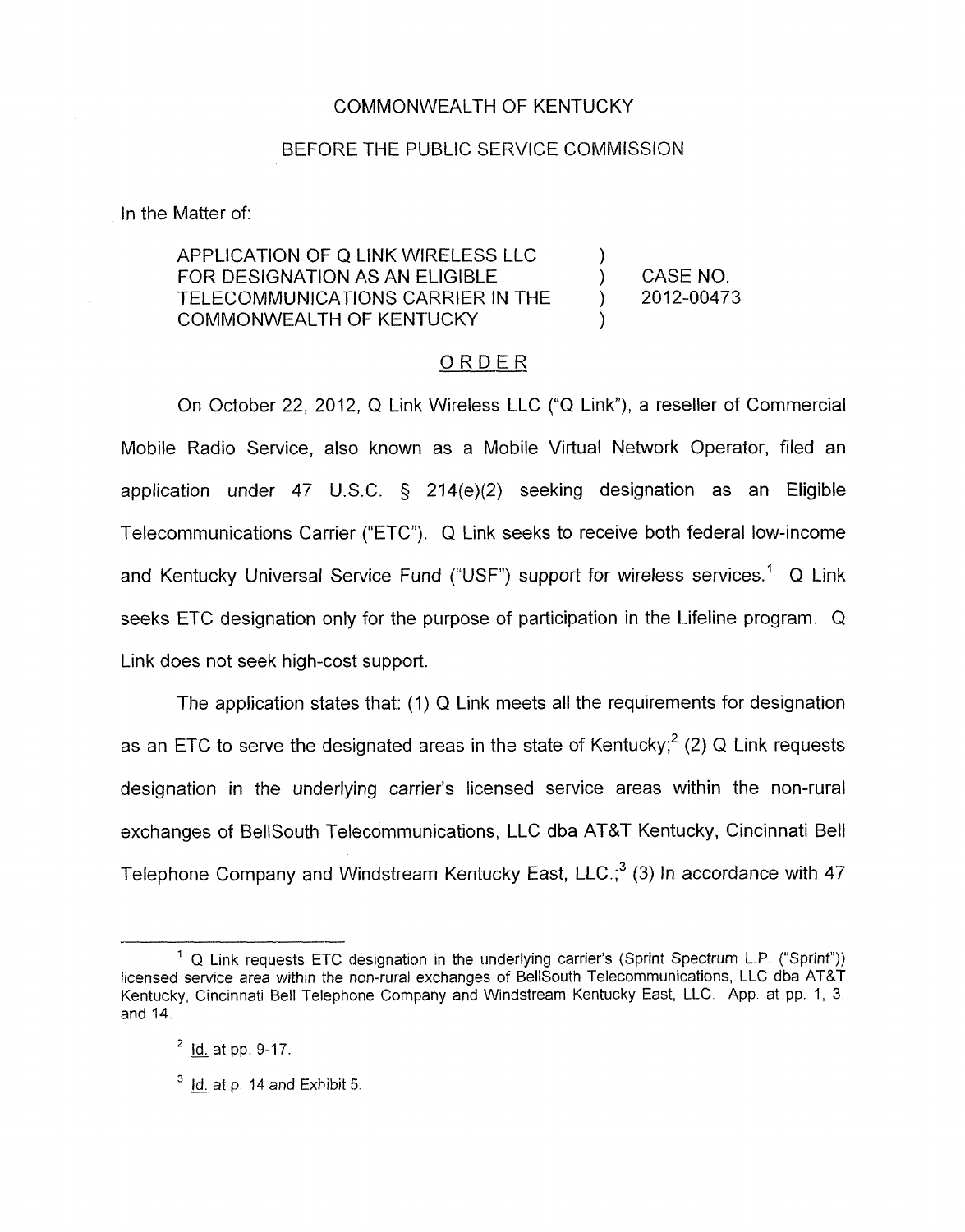U.S.C. *5* 214(e)(2), Q Link seeks to be designated as an ETC solely to provide Lifeline service to Qualifying Kentucky Customers:<sup>4</sup> and (4) Designation of Q Link as an ETC for the designated areas served in Kentucky will serve the public interest.<sup>5</sup>

Q Link's planned wireless Lifeline offering will provide eligible customers with the following three alternative Lifeline plans:

1. 68 monthly anytime minutes that roll over and free international long distance and text messaging at the rate of one-third of one minute per text;

2. 125 monthly anytime minutes that roll over and text messaging at the rate of one minute per text; or

3. 250 monthly anytime minutes that do not roll over and text messaging at the rate of one minute per text.

Lifeline customers will receive a free handset and have the ability to purchase additional airtime. In addition to voice services, Lifeline customers also will have access to a variety of other standard features at no additional charge, including voicemail, caller I.D., and call-waiting services. $6$ 

Consumers will be enrolled by calling a toll-free number or by accessing Q Link's website, which will contain a link to information regarding its Lifeline service plans, including a detailed description of the program and state-specific eligibility criteria.<sup>7</sup> Customers may then obtain a form that must be returned to the Company.

<sup>5</sup> <u>Id.</u> at pp. 1<br><sup>6</sup> <u>Id.</u> at p. 5.

<sup>&</sup>lt;sup>4</sup> <u>Id.</u> at p. 1.

<sup>&</sup>lt;sup>4</sup> <u>Id.</u> at p. 1.<br><sup>5</sup> <u>Id.</u> at pp. 18-22.

 $<sup>7</sup>$  Id. at p. 6.</sup>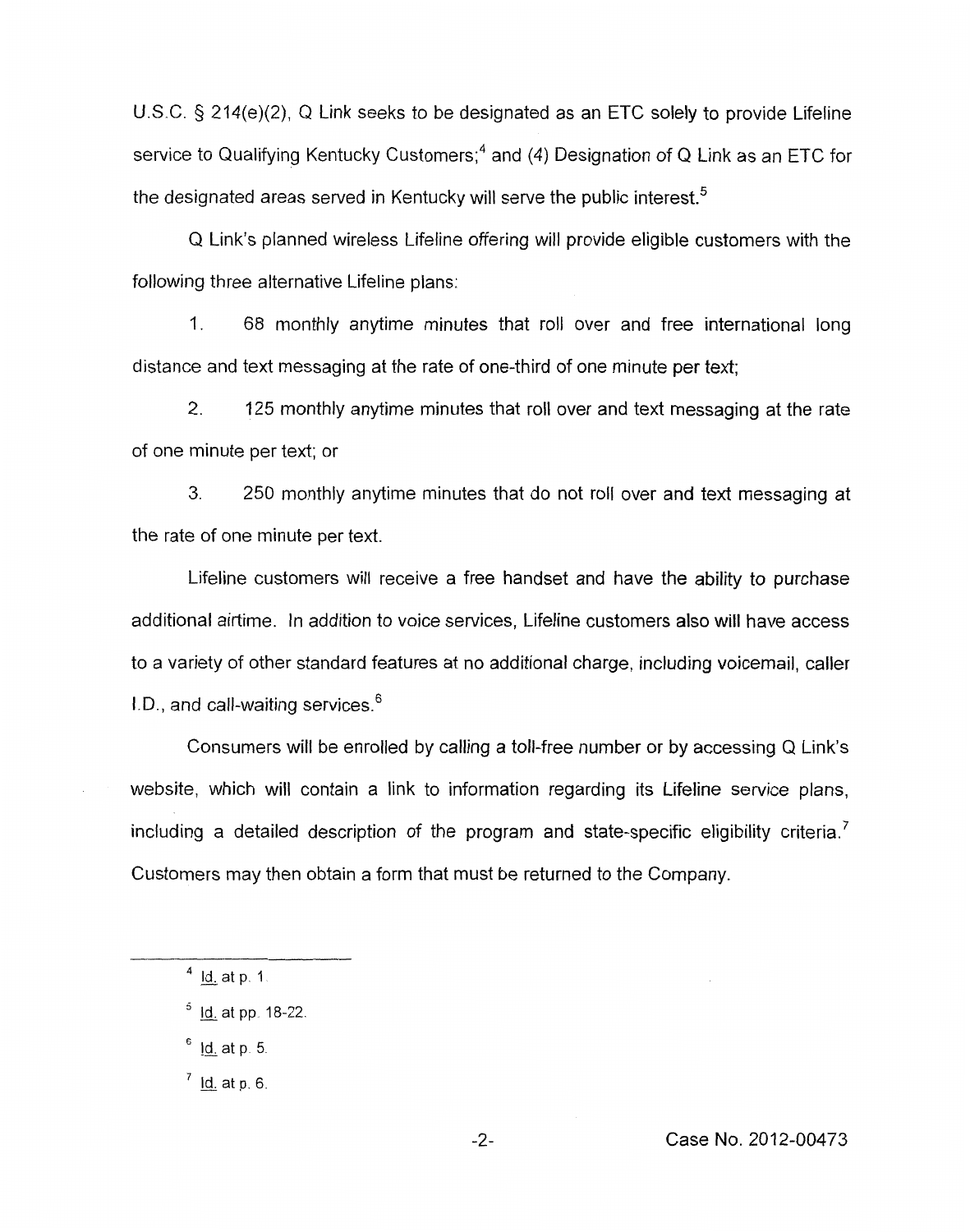Q Link has stated in its application that it will submit to the Commission the Kentucky USF fee and the Kentucky Telecommunications Relay Service and Telecommunications Access Program fee for each customer.<sup>8</sup> Q Link also states that it will remit the statewide wireless 911 fee to the Commercial Mobile Radio Services Board.<sup>9</sup> Q Link states it will not provide toll-limitation services, since its calling plans do not charge any fees for toll calls.<sup>10</sup>

#### **DISCUSSION**

Pursuant to 47 U.S.C. § 254(e), "only an eligible telecommunications carrier designated under 47 U.S.C. § 214(e) shall be eligible to receive specific federal universal service support." Pursuant to 47 U.S.C.  $\S$  214(e)(1)(A) and (B), a common carrier designated as an ETC must offer the services supported **by** the federal universal service support mechanisms, using either its own facilities or a combination of its own facilities and resale of another carrier's services throughout its designated service area, and it must advertise the availability and charges for those services.

Pursuant to 47 U.S.C.  $\frac{1}{2}$  214(e)(2), state commissions bear the primary responsibility for performing ETC designations. Under the same section, the Commission may, with respect to an area served by a rural telephone company, and shall, in all other cases, designate more than one common carrier as an ETC for a designated service area, consistent with the public interest, convenience, and necessity, as long as the requesting carrier meets the requirements of 47 U.S.C. § 214(e)(1).

 $9$  Id.

<sup>&</sup>lt;sup>8</sup> <u>Id.</u> at p. 18. <u>ld.</u> at <sup>8</sup> <u>Id.</u> at<br><sup>9</sup> <u>Id.</u>

 $10$  Id. at p. 12.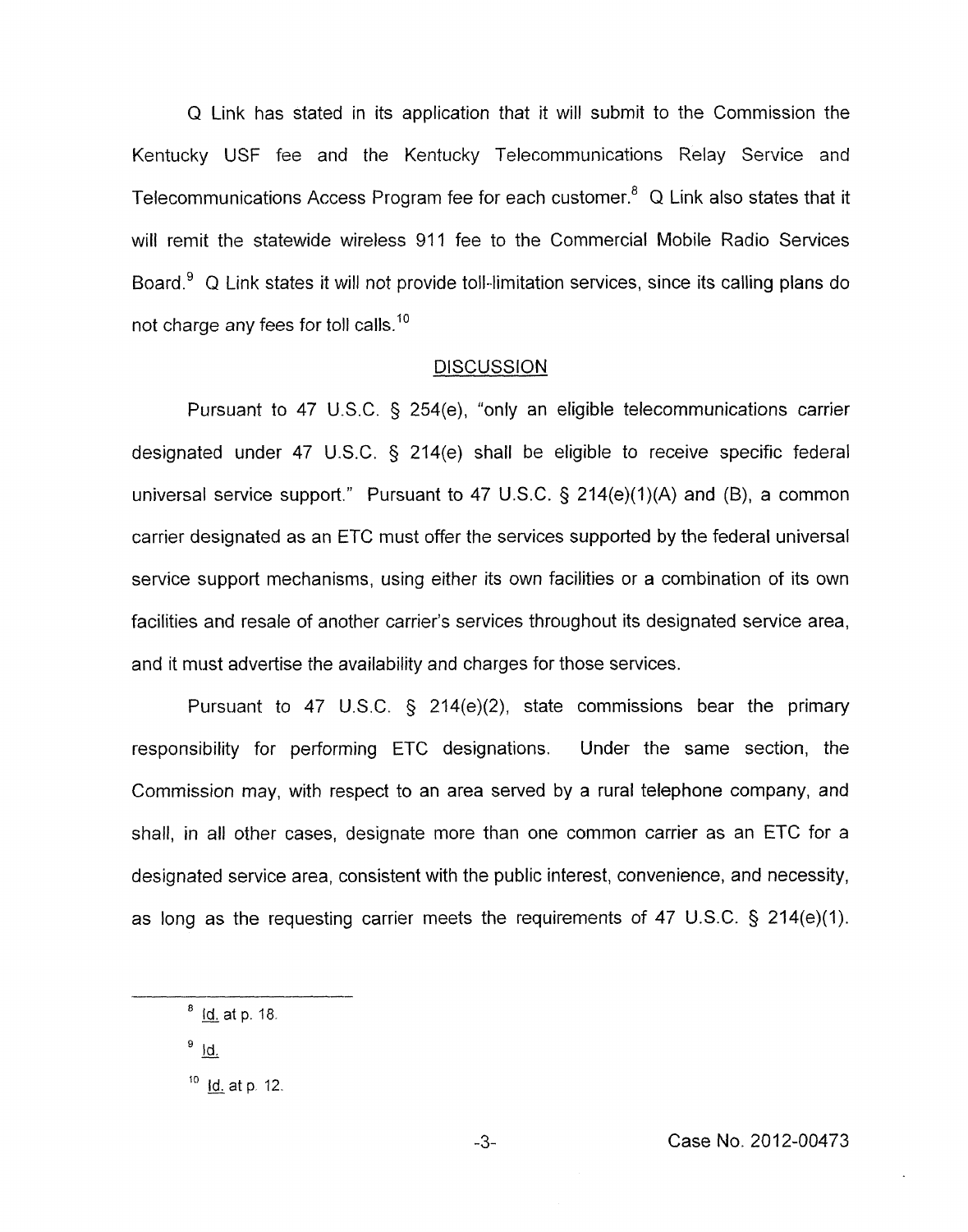Also, before designating an additional ETC for an area served by a rural telephone company, the Commission must determine that the designation is in the public interest.

# Requirements for ETC Designation by the Federal Communications Commission ("FCC")

In 1997, the FCC issued a Public Notice setting forth the procedures a carrier must use when requesting designation as an ETC from the FCC.<sup>11</sup> The Kentucky Public Service Commission likewise collects similar information pursuant to that Notice. A carrier seeking ETC designation must file a petition providing the following: (I) a certification that the petitioner offers all services designated for support by the Commission pursuant to section 254(c) of the Telecommunications Act of 1996 ("the Act"); (2) certification that the petitioner offers the supported services using either its own facilities or a combination of its own facilities and resale of another carrier's services;<sup>12</sup> (3) a description of how the petitioner advertises the availability of the supported services and the charges therefor using media of general distribution; and (4) if the petitioner is not a rural telephone company, a detailed description of the geographic service area for which it requests to be designated *as* an ETC from the Commission.<sup>13</sup>

<sup>&</sup>lt;sup>11</sup> Procedures for FCC Designation of Eligible Telecommunications Carriers Pursuant to Section 214(e)(6) of the Communications Act, Public Notice, 12 FCC Rcd 22947, 22948 (1997) (Section 214(e)(6) Public Notice).

Lifeline Reform Order, FCC 12-11 at **9.** 368 (adopting a blanket forbearance of the facilities **12**  requirement of section 214(e)(1)(A) for non-facilities based carriers that seek limited ETC designation to participate in the Lifeline program) ("Lifeline Reform Order"). In the Matter of Lifeline and Link Up Reform and Modernization, WC Docket No. 11-42; Lifeline and Link Up, WC Docket No. 03-109; Federal-State Joint Board on Universal Service, CC Docket No 96-45; Advancing Broadband Availability Through Digital Literacy Training, WC Docket **No** 12-23; Report and Order and Further Notice of Proposed Rulemaking Adopted: January 31, 2012 Released. February 6, 2012.

 $13$  Section 214(e)(6).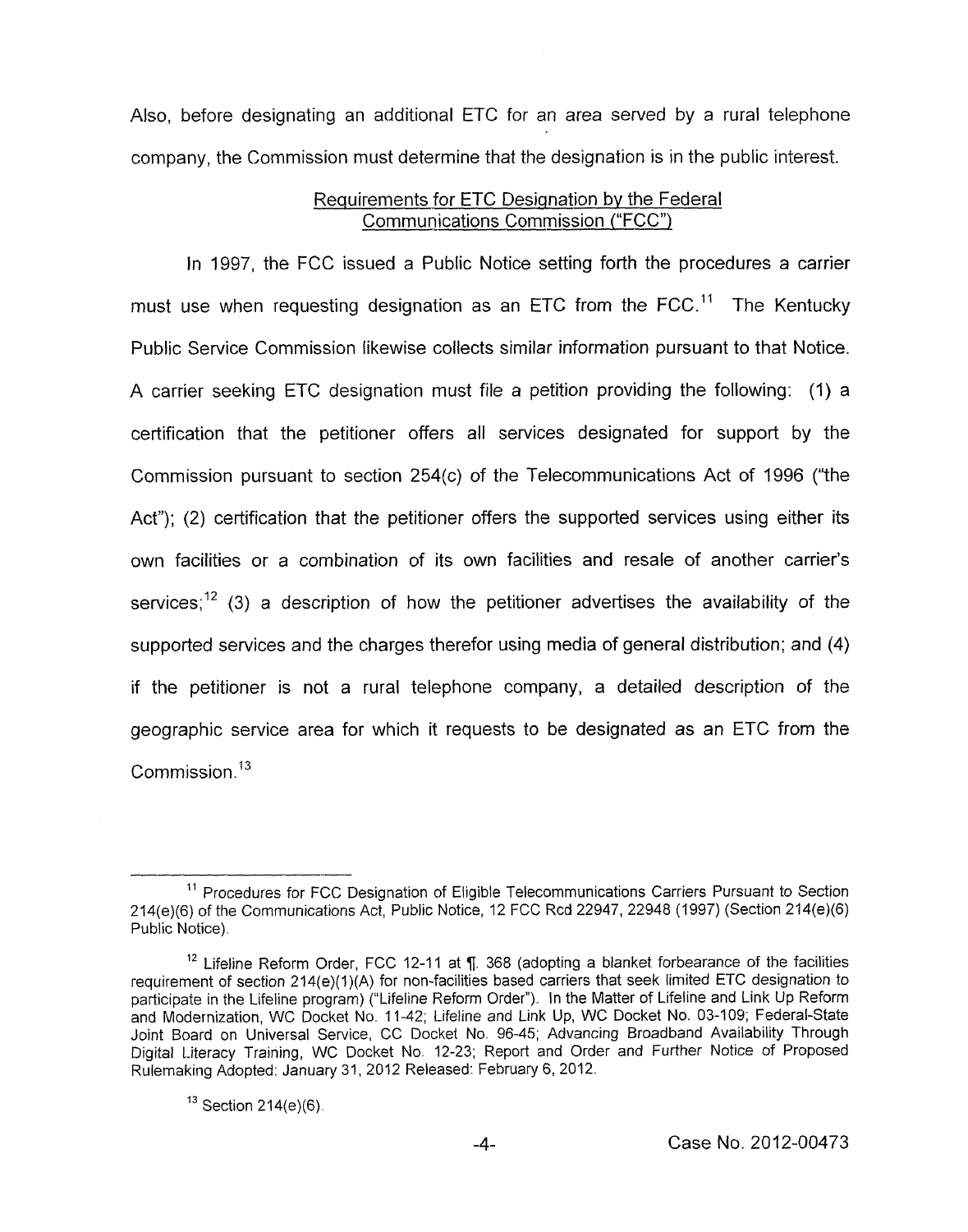In addition, the FCC's rules require that in order to be designated as an ETC, a petitioner must: (I) certify that it will comply with the service requirements applicable to the support that it receives; (2) demonstrate its ability to remain functional in emergency situations; (3) demonstrate that it will satisfy applicable consumer-protection and service-quality standards; (4) demonstrate that it is financially and technically capable of providing the Lifeline service; and (5) submit information describing the terms and conditions of any voice telephony plans offered to Lifeline subscribers, including details on the number of minutes provided as part of the plan, additional charges, if any, for toll calls, and rates for each such plan.<sup>14</sup>

Prior to designating an ETC pursuant to section 214(e)(6), the Commission must determine whether such designation is in the public interest.<sup>15</sup> In determining the public interest, the Commission historically has considered the benefits of increased consumer choice and the unique advantages and disadvantages of the petitioner's service offering.

The federal universal service Lifeline program is designed to reduce the monthly cost of telecommunications service for qualifying consumers. The Lifeline program reimburses ETCs for providing qualifying low-income consumers with discounts of \$9.25 off the monthly cost of their telephone service.<sup>16</sup> The Kentucky Lifeline program

**l4** 47 C.F R. § 54.202(a).

<sup>&</sup>lt;sup>15</sup> 47 U.S.C. § 214(e)(6); and 47 C.F.R. § 54.202(b).

 $16$  47 C.F.R. § 54.403(a)(1).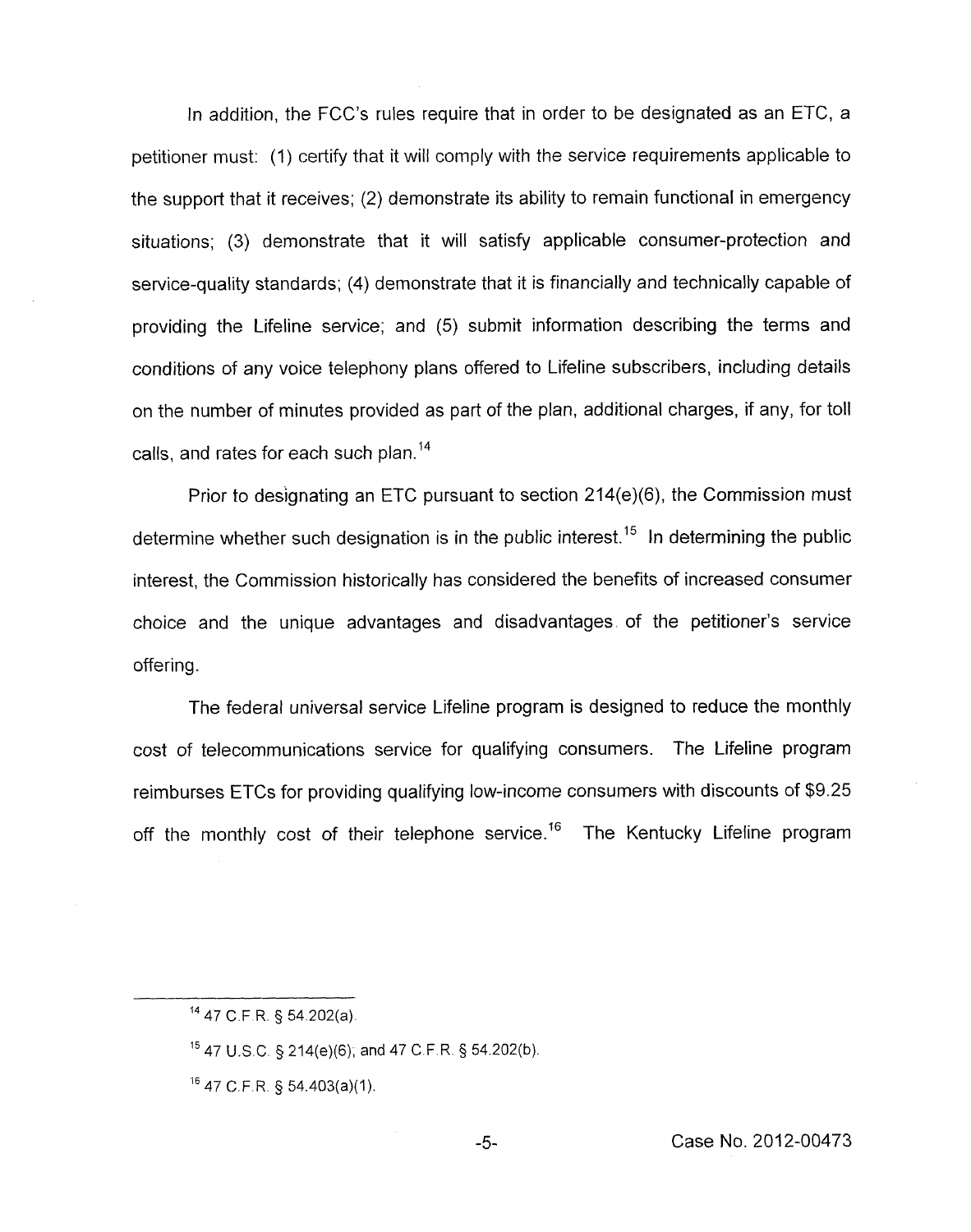provides additional reimbursement to ETCs for providing eligible consumers with discounts of up to an additional \$3.50 off the monthly cost of their telephone service.<sup>17</sup>

As described below, Q Link has provided the Commission with the information required for designation as an ETC in the service area at issue.<sup>18</sup> We find that the public interest supports such designation, subject to Q Link's compliance with the representations and commitments made by Q Link in its application and the FCC's rules. Q Link must also comply with the conditions set forth in its compliance plan.<sup>19</sup>

#### OFFERING THE SERVICES DESIGNATED FOR SUPPORT

Petitioners for ETC designation must certify that they offer all services designated for support by the Commission pursuant to section 254(c) of the Act.<sup>20</sup> Q Link has demonstrated through the required certifications and related filings that it now offers, or will offer upon designation as a limited ETC, the voice telephony services supported by the Lifeline program. Q Link certifies that it now provides, or will provide throughout its designated service area, the services and functionalities enumerated in 47 C.F.R. § 54.101(a) throughout the licensed service areas of its underlying carrier.<sup>21</sup>

<sup>20</sup> See 47 U.S.C. § 214(e)(1)(A); Section 214(e)(6) Public Notice, 12 FCC Rcd at 22948, ¶ 2.

 $17$  Administrative Case No. 360, An Inquiry into Universal Service and Funding Issues (Ky. PSC May 22, 1998), at 37, determining Kentucky USF support of \$3.50 per line per month.

App. at p. 15. **18** 

<sup>&</sup>lt;sup>19</sup> App. Ex. 3.

<sup>&</sup>lt;sup>21</sup> Specifically, Q Link certifies that it provides voice telephony services supported by federal universal service support mechanisms, as set forth in 47 C.F.R. § 54.101, which includes: (I) voice-grade access to the public switched telephone network; (2) local usage; (3) access to emergency services; and (4) Lifeline service plans that do not distinguish between toll and non-toll calls in the pricing of service. Specifically, Q Link certifies that if provides voice telephony services supported by lederation<br>universal service support mechanisms, as set forth in 47 C.F.R. § 54.101, which includes: (1) voice-grade<br>access to the publi limitation service is no longer necessary for any Lifeline service that does not distinguish between toll and non-toll calls in the pricing of service. *See* Lifeline Reform Order at fi 49.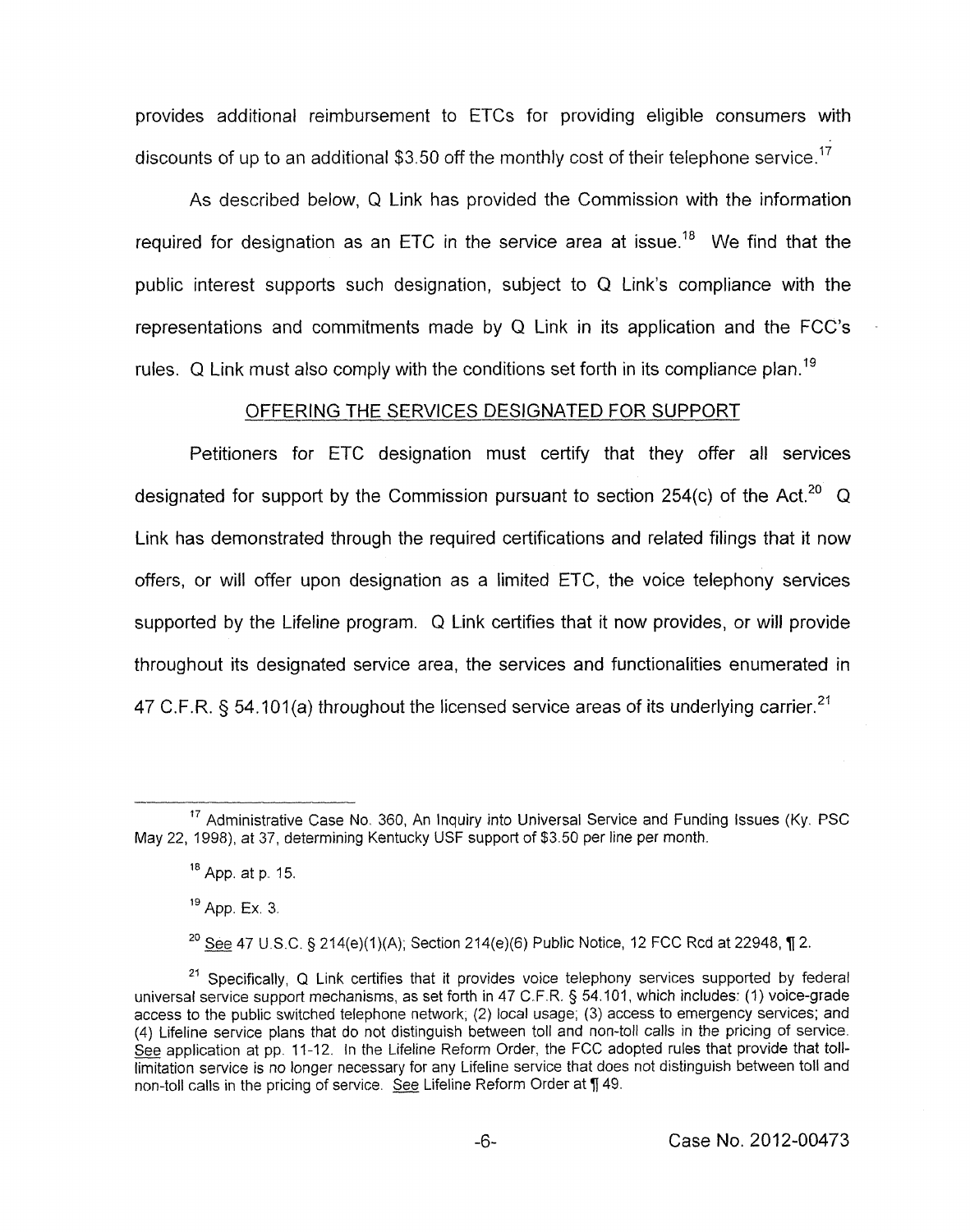## OFFERING THE SUPPORTED SERVICES USING A CARRIER'S OWN FACILITIES

In general, petitioners for ETC designation must certify that they will offer the supported services using either their own facilities or a combination of their own facilities and the resale of another carrier's services. $2^2$ 

In its Lifeline Reform Order, $23$  the FCC decided to forbear, on its own motion, from applying the facilities requirement of Section  $214(e)(1)(A)$  to any telecommunications carrier that seeks limited ETC designation to participate in the Lifeline program, conditioned on the ETC's compliance with certain 911 requirements and the ETC's filing with and approval by the FCC of a compliance plan describing the ETC's adherence to certain protections prescribed by the FCC. *Q* Link opted to pursue forbearance. On August 8, 2012, the FCC approved Q Link's Compliance Plan ("Compliance Plan").<sup>24</sup> A copy of the approved Compliance Plan and the FCC Public Notice of Approval was included with the application as Exhibit 3.

Q Link, in its provision of wireless services, will offer resold services which Q Link will obtain from its underlying wireless provider, Sprint. This service area footprint of its underlying carrier allows Q Link to provide coverage throughout many markets where eligible consumers need service. Through its service arrangements, Q Link has shown it is able to offer all of the services and functionalities supported by the universal-service program, as detailed in 47 C.F.R. 5 54.101(a), throughout its service area.

<sup>&</sup>lt;sup>22</sup> 47 U.S.C. § 214(e)(6) Public Notice, 12 FCC Rcd at 22949; See also 47 U.S.C. § 214(e)(1)(A); Petition of TracFone Wireless, Inc. for Forbearance from 47 U.S.C. **9** 214(e)(l)(A) and 47 C.F.R. **9**  54.201 (i), CC Docket No. 96-45, Order, 20 FCC Rcd 15095 (2005) ("TracFone Forbearance Order"). <sup>22</sup> 47 U.S.C. § 214(e)(6) Public Notice,<br>of TracFone Wireless, Inc. for Forbe<br>), CC Docket No. 96-45, Order, 20 FCC<br><sup>23</sup> <u>See</u> generally Lifeline Reform Order.

<sup>&</sup>lt;sup>24</sup> Lifeline and Link Up Reform and Modernization et al., WC Docket No. 11-42 et al., Public Notice, DA 12-1286 (August 8, 2012)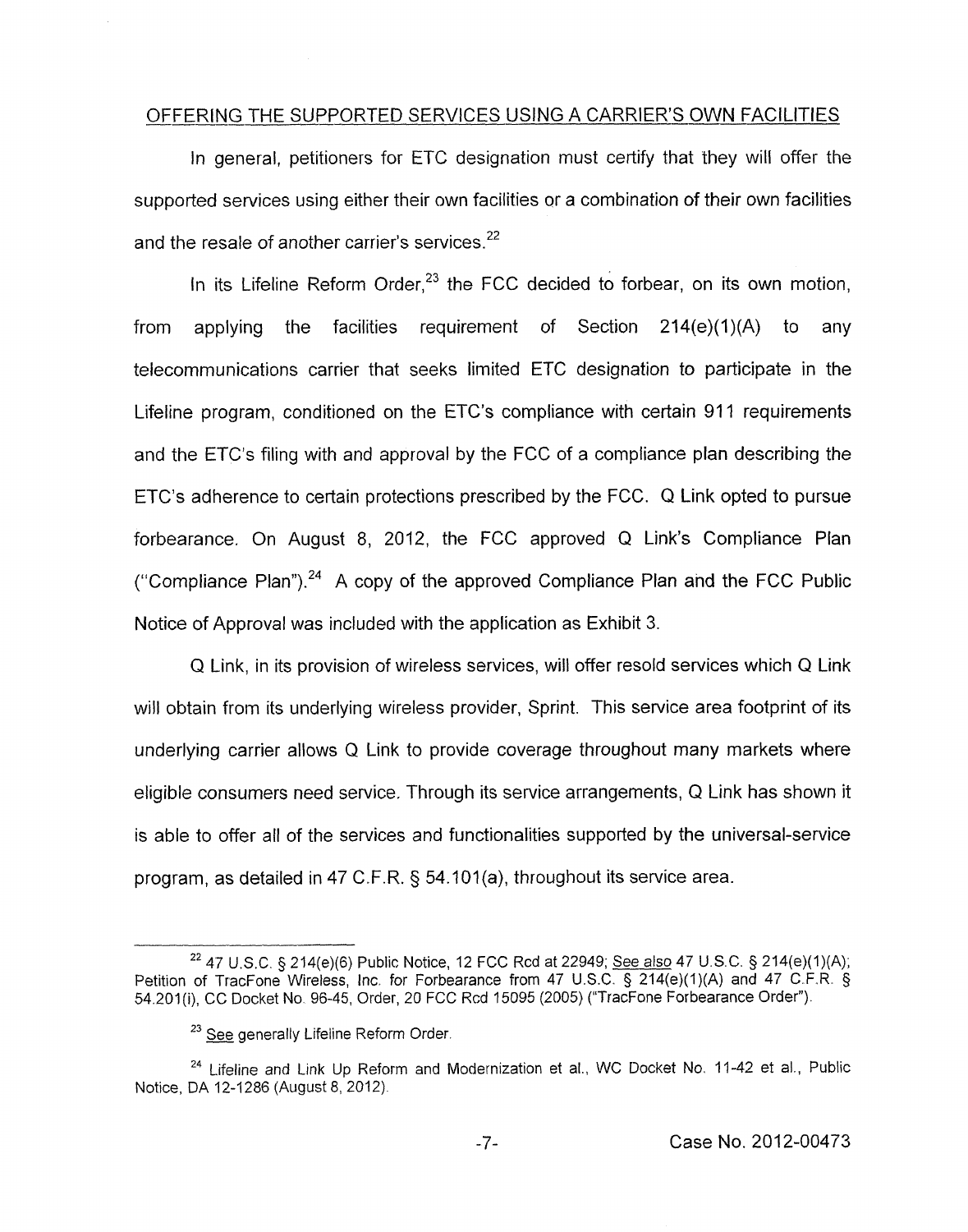## ADVERTISING SUPPORTED SERVICES

Petitioners for ETC designation must advertise the availability of the supported services and the charges thereof using media of general distribution and provide a description of how they will do so.<sup>25</sup> Q Link has committed to advertise the availability of the supported services using media of general distribution.<sup>26</sup> In addition, Q Link has committed to advertising and promoting the availability of Lifeline services in a manner reasonably designed to reach those likely to qualify for Lifeline.<sup>27</sup> To increase accountability within the program and to target support where it is needed most, the FCC has adopted rules requiring ETCs to explain in their marketing materials that Lifeline service is a government benefit, that the individual must be eligible to receive the benefit, and that the consumer may receive no more than one benefit at a time from the program.<sup>28</sup> Q Link has demonstrated its commitment to comply with these FCC rules regarding marketing of Lifeline service.<sup>29</sup>

#### Designated Service Areas

Petitioners for ETC designation must provide a detailed description of the geographic service area for which they seek designation.<sup>30</sup> In its application, Q Link

<sup>&</sup>lt;sup>25</sup> 47 U.S.C, § 214(e)(1)(B); Section 214(e)(6) Public Notice, 12 FCC Rcd at 22949, ¶ 4.

<sup>&</sup>lt;sup>26</sup> App. at p. 12.<br><sup>27</sup> <u>Id.</u> at p. 13.

Lifeline Reform Order at **77** 274-77; 4'7 C F. R. *5* 54.405.

App. at pp, 12 - 14 **29** 

<sup>&</sup>lt;sup>30</sup> Section 214(e)(6), Public Notice, 12 FCC Rcd at 22949, ¶ 5.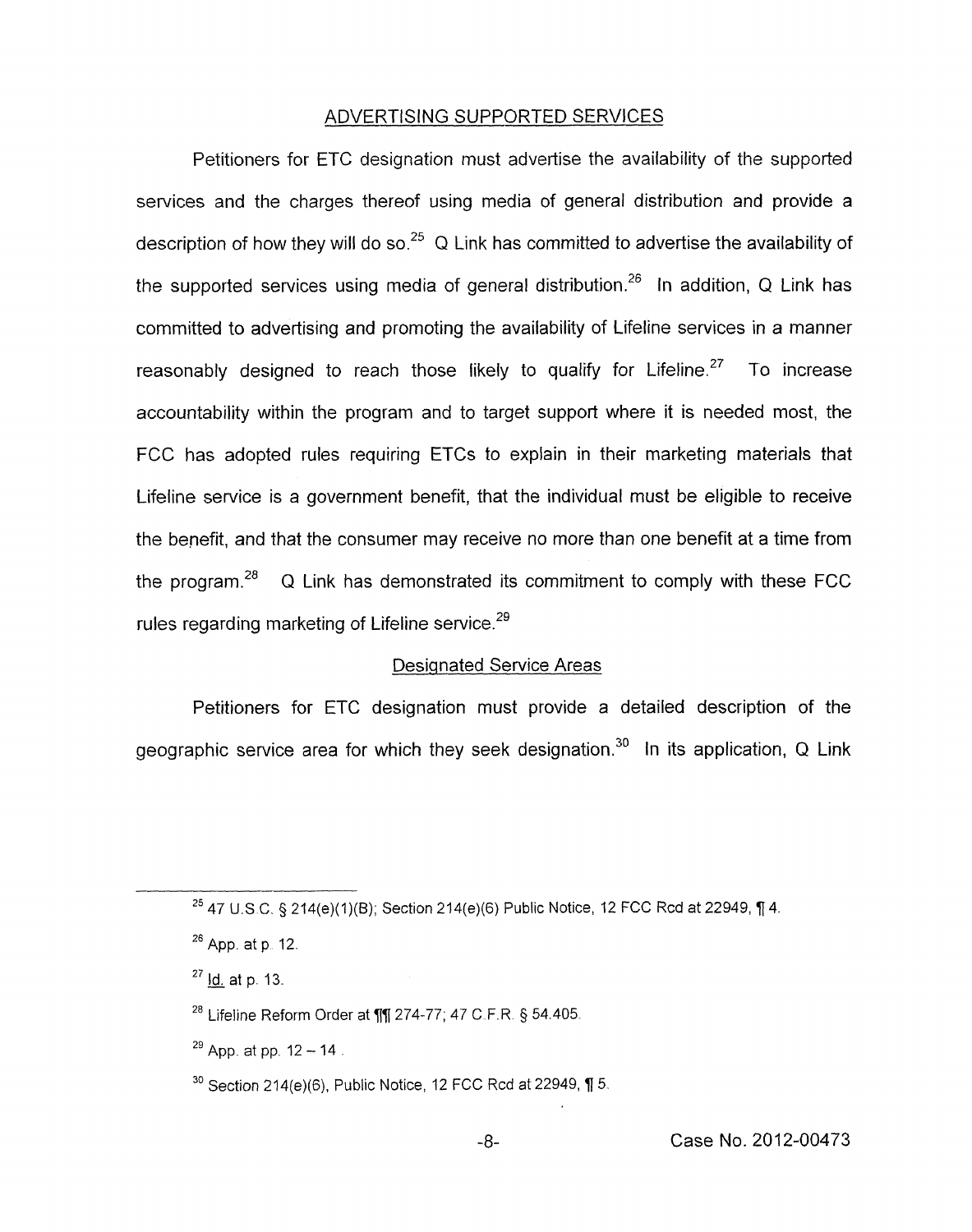seeks designation *as* a limited ETC, eligible only for Lifeline support, in the licensed service area of its underlying carrier, in Kentucky. $31$ 

#### Compliance with Applicable Service Requirements

Petitioners for ETC designation must certify that they will comply with all service requirements applicable to the support they receive.<sup>32</sup> Q Link has done so and has demonstrated its commitment to comply with the FCC's Lifeline rules, and specifically to comply with the rules regarding consumer enrollment and certification of eligibility. $^{33}$  We also find that Q Link's sample Lifeline certification forms used for consumer enrollment, and attached as exhibits to its application, satisfy the FCC's rules.<sup>34</sup>

## Ability to Remain Functional in Emergency Situations

Petitioners for ETC designation must demonstrate their ability to remain functional in emergency situations.<sup>35</sup> Since Q Link is providing service to its customers through another carrier, it is able to provide to its customers the same ability to remain functional in emergency situations as currently provided by the carrier to its own customers. Such service includes access to a reasonable amount of back-up power to ensure functionality without an external power source, re-routing of traffic around damaged facilities, and the capability of managing traffic spikes resulting from

**<sup>35</sup>**47 C.F.R § 54 202(a)(2)

-9- Case No. 2012-00473

**<sup>31</sup>**App at p. 14. and Ex. 5

<sup>&</sup>lt;sup>32</sup> 47 C.F.R. § 54.202(a)(1)(i).

<sup>33</sup> App. at p. 17 and Ex. 3.

**<sup>34</sup>**App. Ex. 3; 47 C F.R **3** 54.410 (setting forth the Commission rules on subscriber eligibility determination and certification); and Lifeline Reform Order at Appendix C (setting forth certification requirements for Lifeline subscribers).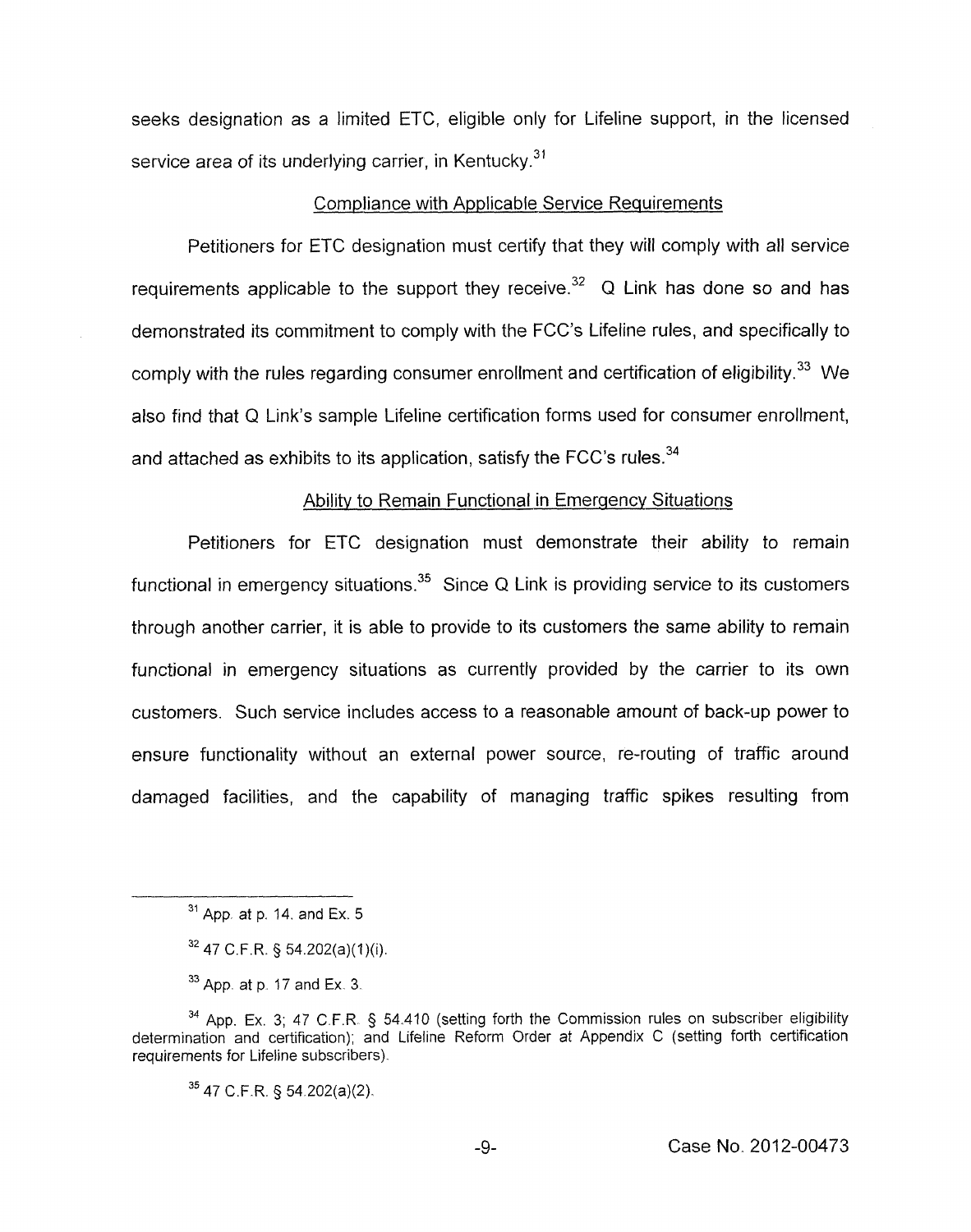emergency situations. We find that Q Link has demonstrated its ability to remain functional in emergency situations.

### Satisfaction of Applicable Consumer Protection and Service-Quality Standards

Petitioners for ETC designation must demonstrate that they will satisfy applicable consumer protection and service-quality standards.<sup>36</sup> Q Link has committed to providing applicable consumer protection and service-quality standards.<sup>37</sup>

## Financial and Technical Capability

Petitioners for ETC designation must demonstrate that they are financially and technically capable of providing Lifeline-supported services.<sup>38</sup> Q Link states that it intends to launch its retail and Lifeline wireless service simultaneously. Q Link is designated as an ETC in Colorado, Maryland, and Wisconsin. Q Link states in the application that it has not been subject to enforcement action or ETC revocation proceedings in any state. Q Link states in the application that it is financially able to provide Lifeline-supported services; the company does not, and does not intend to, offer exclusively Lifeline-supported services-and is therefore not exclusively dependent **on**  Lifeline for its revenue. Q Link is capable of honoring its service obligations to customers and regulatory obligations to state and federal regulators. The senior management of Q LINK has experience in the telecommunications industry and the company will benefit from the managerial and technical capability of its underlying

**<sup>36</sup>**47 C.F.R § 54 202(a)(3).

App. at pp.15-16; See also 47 C.F R. § 54 202(a)(3). **37** 

<sup>&</sup>lt;sup>38</sup> 47 C.F.R. § 54.202(a)(4); See also Lifeline Reform Order at ¶ 387.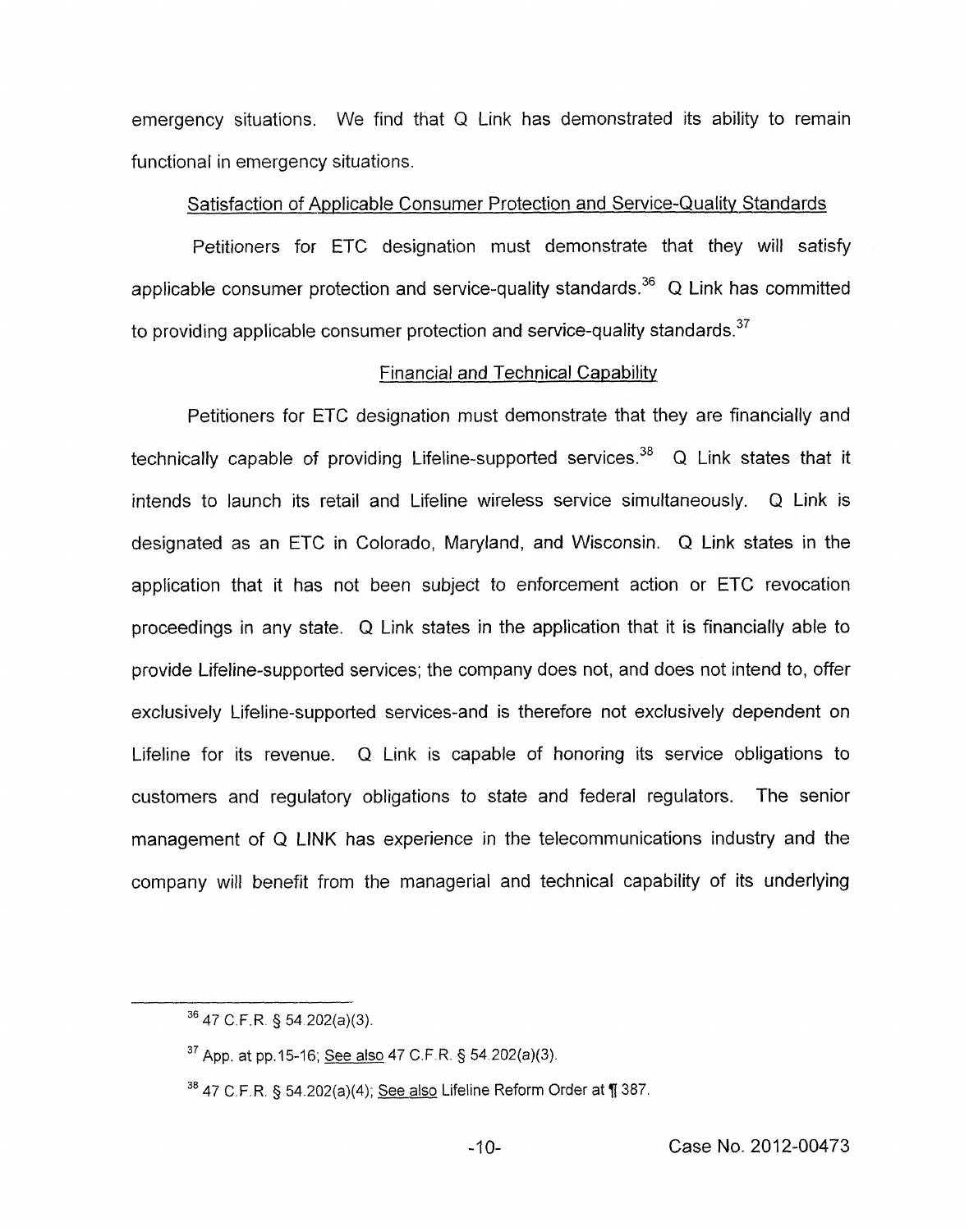carrier.39 We find that *Q* Link is financially and technically capable of providing Lifelinesupported services.

# Information Regarding the Terms and Conditions of Lifeline Plans

Petitioners for ETC designation must submit information regarding the terms and conditions of any voice telephony plans they offer to Lifeline subscribers. $^{40}$  Q Link's planned wireless Lifeline offering will provide eligible customers with the following three alternative Lifeline plans:

I. 68 monthly anytime minutes that roll over, free international long distance, and text messaging at the rate of one-third of one minute per text;

2. 125 monthly anytime minutes that roll over and text messaging at the rate of one minute per text; or

*3.* 250 monthly anytime minutes that do not roll over and text messaging at the rate of one minute per text.

Lifeline customers will receive a free handset and will be able to purchase additional airtime. In addition to voice services, a variety of other standard features will be available to Lifeline customers at no additional charge, including voicemail, caller I.D., and call-waiting services. $41$ 

Customers can purchase additional bundles of minutes in denominations of \$9.99, \$19.99, \$29.99, and \$59.99. Air-time replenishment cards will be made available at retail outlets throughout the company's service area. Customers may also add minutes by calling Customer Service or via the company's website.

**App.** at **p 17. <sup>39</sup>**

**<sup>40</sup>47** C F.R. *5* 54.202(a)(5)

**App.** at **pp. 4-5. <sup>41</sup>**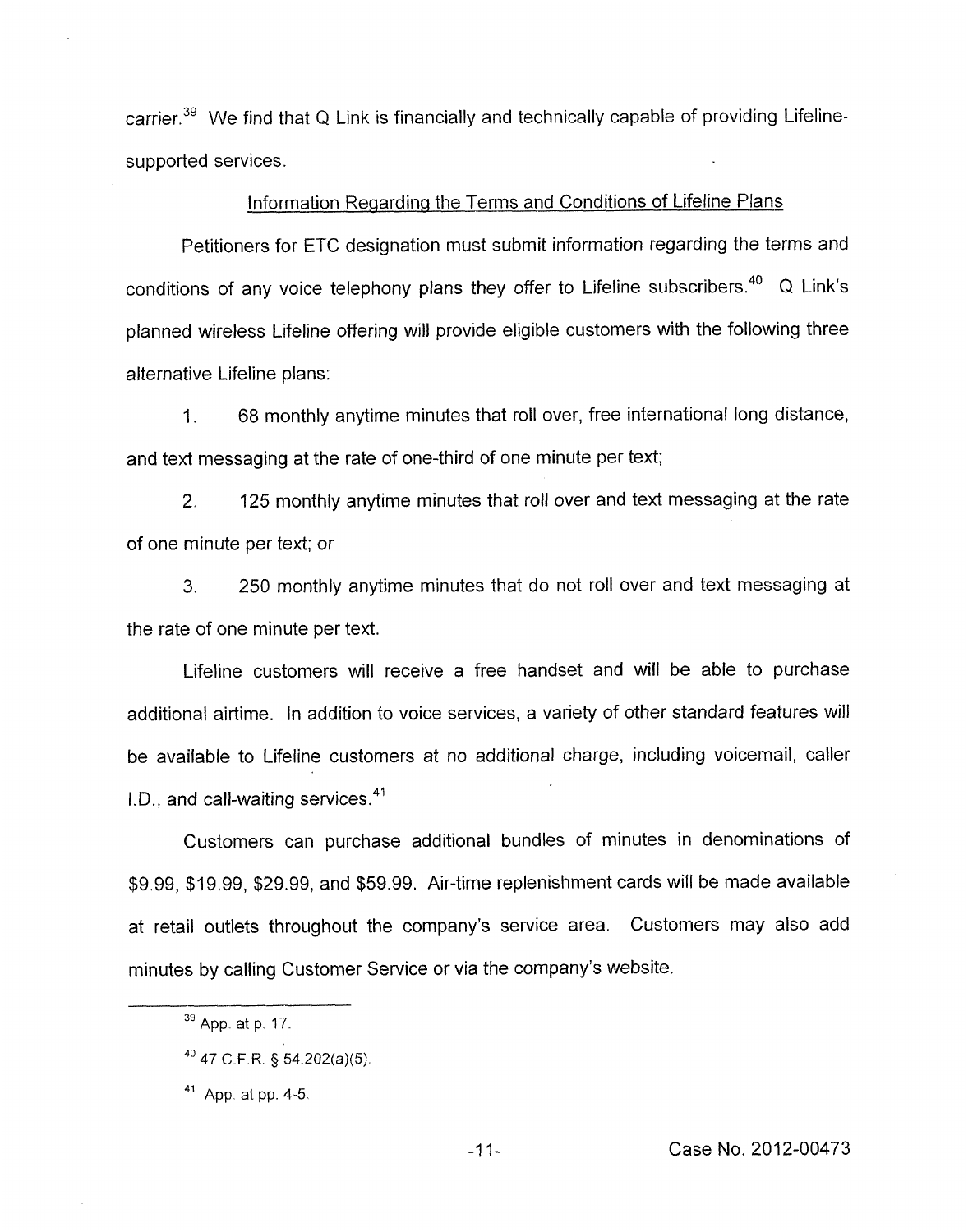Q Link does not require credit checks or long-term service contracts for its prepaid customers. Q Link customers do not have a fixed local calling area; all Q Link plans include domestic long distance at no extra per minute charge and nationwide digital coverage on the Sprint Network. Q Link blocks roaming ability of its Lifeline handsets. Calls to 911 emergency services and customer service are free, regardless of service activation or availability of minutes.<sup>42</sup>

#### Public Interest Analvsis

Prior to designating an ETC, the Commission must determine whether such designation is in the public interest.<sup>43</sup> and we find that Q Link offers a Lifeline plan that will provide a variety of benefits to Lifeline-eligible consumers, including increased consumer choice, high-quality service offerings, and mobility. New entrants in the Lifeline service market should incent existing ETCs to offer better service and terms to their subscribers.

Q Link will provide competitive wireless services throughout its service area in Kentucky. Q Link is a reseller of commercial mobile radio service, and will offer all of the services and functionalities detailed in Section 54.101 (a) *of* the FCC Rules, ensuring that Q Link can provide services to customers throughout the service area.

Designation of Q Link as an ETC also creates competitive pressure for other wireline and wireless providers within the proposed service areas. Therefore, in order to remain competitive in low-income markets, all providers will have greater incentives to improve coverage, increase service offerings, and lower prices. This results in

<sup>&</sup>lt;sup>42</sup> Id. at p. 5. See also Q Link's approved compliance plan, attached to the application as Exhibit 3, contains Exhibit F detailing Q Link's standard customer terms and conditions in connection with its wireless service offering.

**<sup>43</sup>***See* 47 U *S.C* § 214(e)(6); and 47 C F.R. § 54 202(b)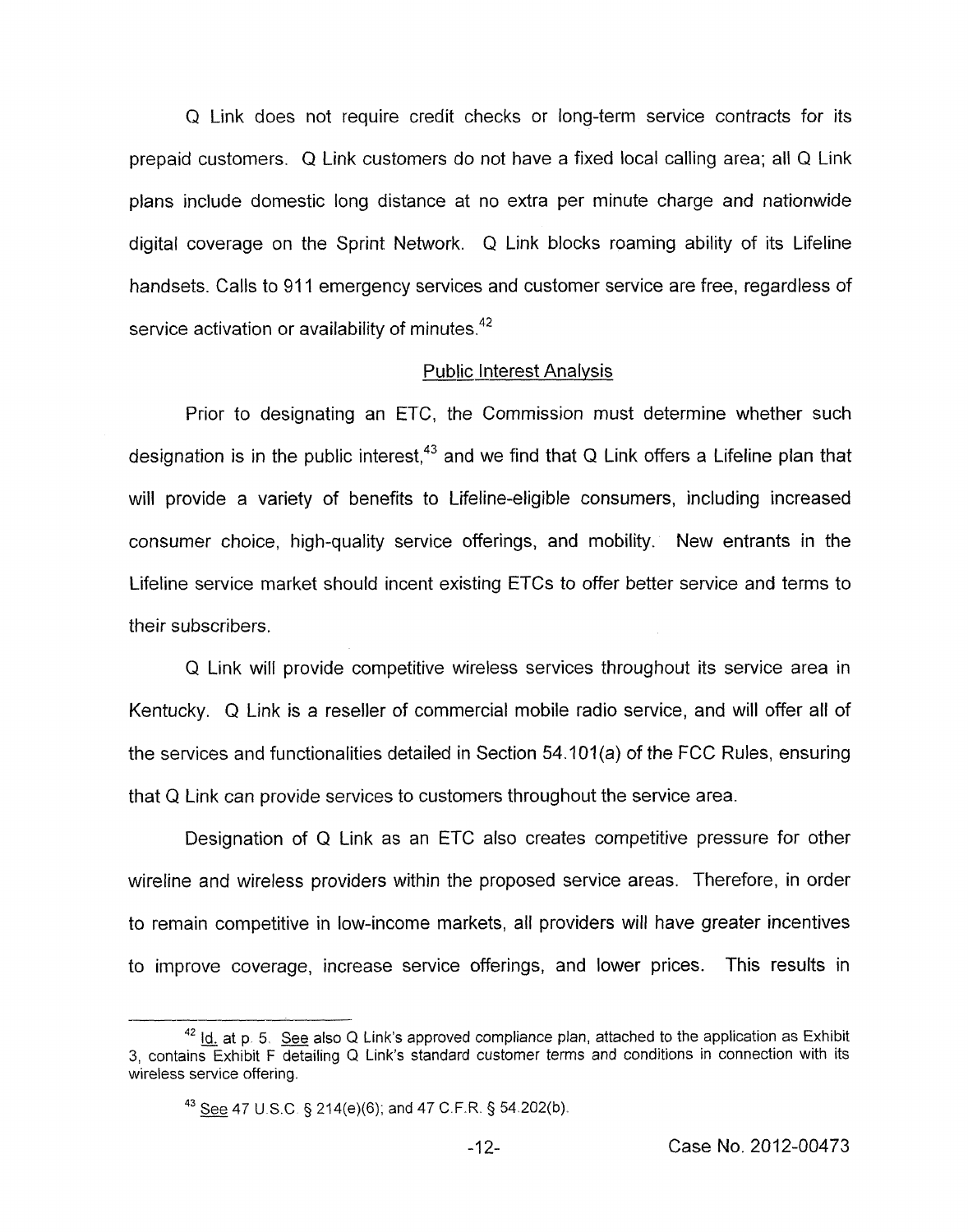improved consumer services and, consistent with federal law, benefits consumers by allowing Q Link to offer the services designated for support at rates that are "just, reasonable, and affordable." Q Link will offer an easy to use, competitive, and highly affordable wireless telecommunications service, which it will make available to qualified consumers who either have no other service alternatives or who choose a wireless prepaid solution in lieu of more traditional services.

In order to promote public safety and safeguard against waste, fraud, and abuse in the Lifeline program, we find it necessary to require Q Link to comply with certain conditions. The designation of Q Link as a limited ETC is conditioned on Q Link's compliance with: (1) the representations and commitments made by Q Link in its ETC application and its Compliance Plan; and (2) the FCC rules, including those adopted by the FCC in the Lifeline Reform Order.<sup>44</sup>

Subject to the above-stated conditions, we find that designating Q Link as an ETC eligible only to receive Lifeline support is in the public interest.

#### Regulatorv Oversiaht

Under section 254(e) of the Act, the petitioners are required to use the specific universal-service support they receive "only for the provision, maintenance, and upgrading of facilities and services for which the support is intended. $^{n45}$  An ETC receiving Lifeline support uses that support as intended when it reduces the price of its telecommunications services by the amount of the support for the eligible consumer.<sup>46</sup>

*See* generally Lifeline Reform Order. **44** 

<sup>47</sup> **U.S.C.** 5 254(e). We note that because petitioners are not eligible to receive federal **45**  universal service high-cost support, they are not required to file reports and certifications pursuant to section 54.313 of the FCC's rules.

<sup>&</sup>lt;sup>46</sup> See TracFone Forbearance Order, 20 FCC Rcd at 15105-06, ¶ 26.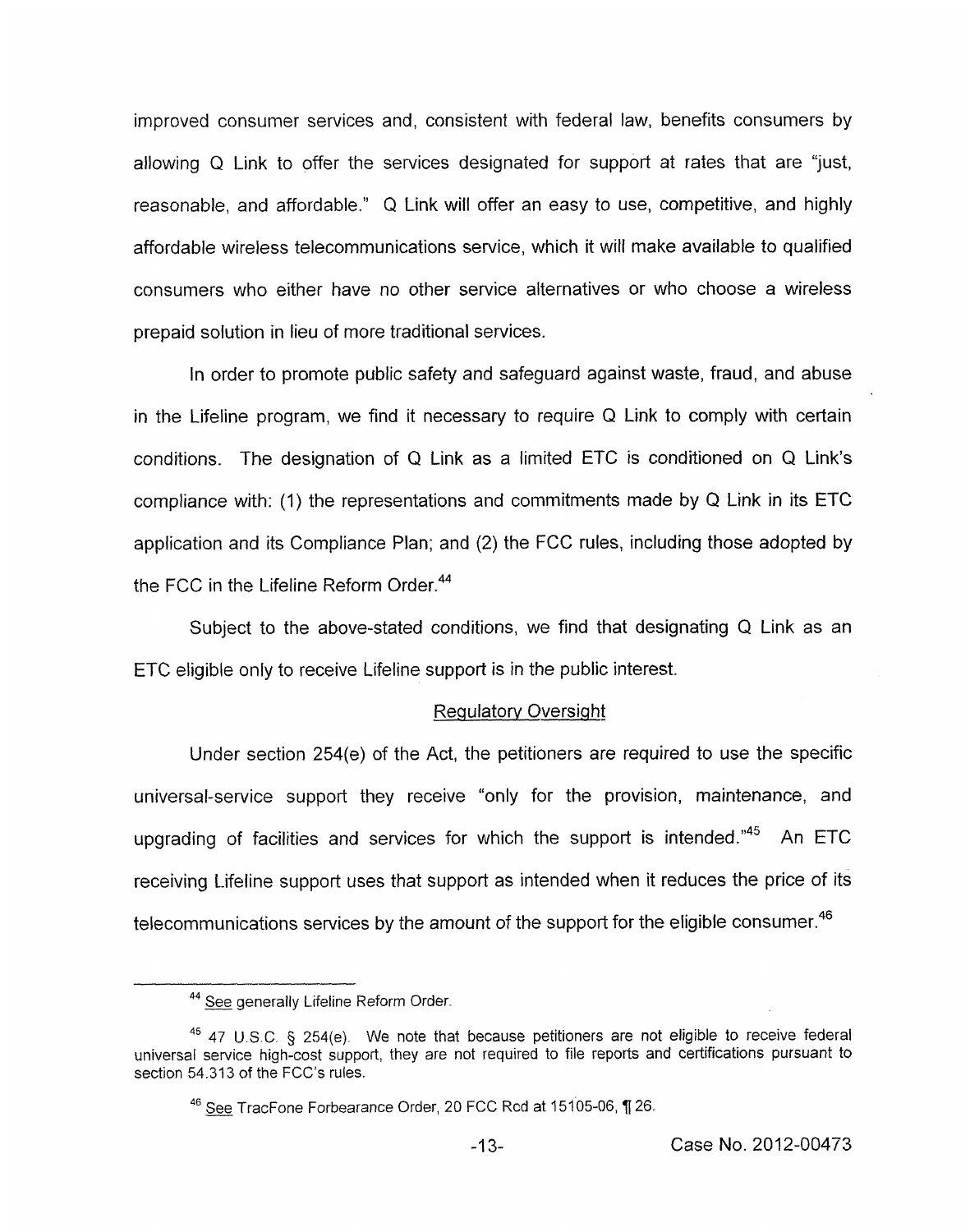As previously noted, Q Link has an approved compliance plan that currently governs its provision of Lifeline service.<sup> $47$ </sup> In providing Lifeline services pursuant to the conditional ETC designation granted herein, Q Link must comply with the measures described in its existing compliance plan and in its application, as well as the FCC's rules.

Finally, we note that the Commission or the FCC may institute an inquiry on its own motion to examine the petitioner's records and documentation to ensure that the universal-service support they receive is being used for the purpose for which it was intended.<sup>48</sup> The petitioner is required to provide such records and documentation to the Commission, the FCC, or Universal Service Administration Company ("USAC") upon request. We further emphasize that, if the petitioner fails to fulfill the requirements of the Act, the FCC's rules, or the terms of this Order after it begins receiving universalservice support, the Commission may exercise its authority to revoke such petitioner's  $ETC$  designation.<sup>49</sup> The FCC also may assess forfeitures for violations of FCC rules and orders.<sup>50</sup>

## ANNUAL CERTIFICATION AND VERIFICATION

Each year Q Link will require all Lifeline subscribers to recertify their head of household status, certify that only one Lifeline discount is received at their household, and document their continued program eligibility for Lifeline in accordance with the

**<sup>47</sup>**Lifeline and Link Up Reform and Modernization et al., WC Docket No. 11-42 et al., Public Notice, DA 12-1286 (August 8, 2012)

**<sup>48</sup>**47 U.S.C. §§ 220,403

<sup>&</sup>lt;sup>49</sup> See Federal-State Joint Board on Universal Service; Western Wireless Corp. Petition for Preemption of an Order of the South Dakota Public Utilities Commission, CC Docket No. 96-45, Declaratory Ruling, 15 FCC Rcd 15168, 15174, ¶ 15 (2000); See also 47 U.S.C. § 254(e).

<sup>50 -</sup> See 47 U S C § **503(b).**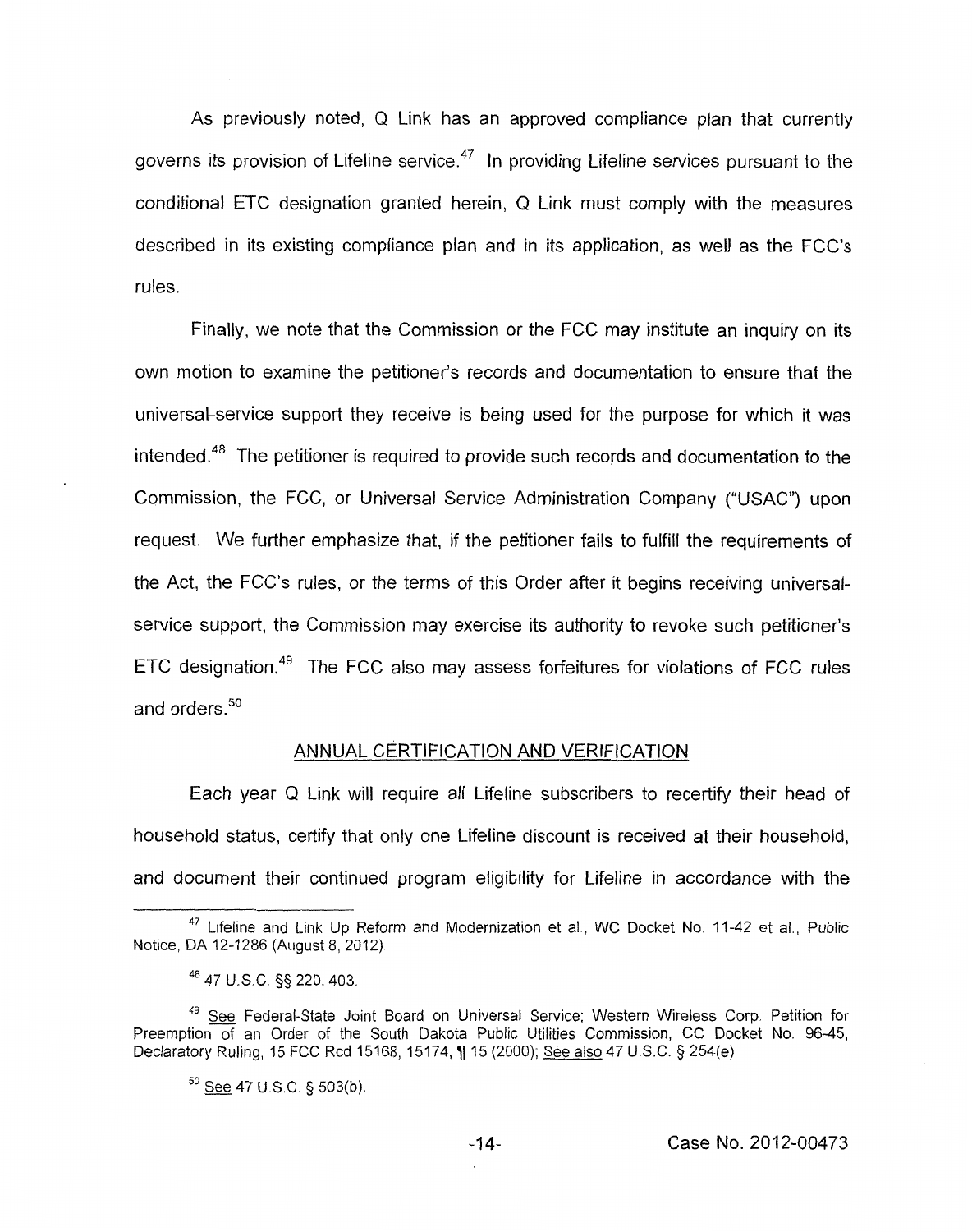annual Lifeline Certification and Verification for USAC that is due annually.<sup>51</sup> The Commission finds that Q Link's plan to meet the annual certification and verification requirements is in accordance with the FCC's requirements.

The Commission, having reviewed the evidence of record and having been otherwise sufficiently advised, HEREBY ORDERS that:

1. The designation of Q Link as a limited ETC is conditioned on Q Link's compliance with: (1) the representations and commitments made by Q Link in its ETC application and its Compliance Plan; and (2) the FCC rules, including those adopted by the FCC in the Lifeline Reform Order.

2. Q Link is designated as an ETC for the purpose of offering Lifeline service only in the underlying carrier's licensed service area within the non-rural exchanges of BellSouth Telecommunications, LLC dba AT&T Kentucky, Cincinnati Bell Telephone Company and Windstream Kentucky East, LLC.

**3.** During the current certification period, Q Link shall be eligible to receive federal and Kentucky USF support for Lifeline.

4. Q Link shall advertise the availability of and charges for these services using media of general distribution.

5. Q Link shall comply with the FCC's annual certification process for Lifeline customers.

6. A copy of this Order shall be served upon the FCC and the USAC.

<sup>&</sup>lt;sup>51</sup> Administrative Case No, 2012-00146, Lifeline Reform (Ky, PSC May 1, 2012).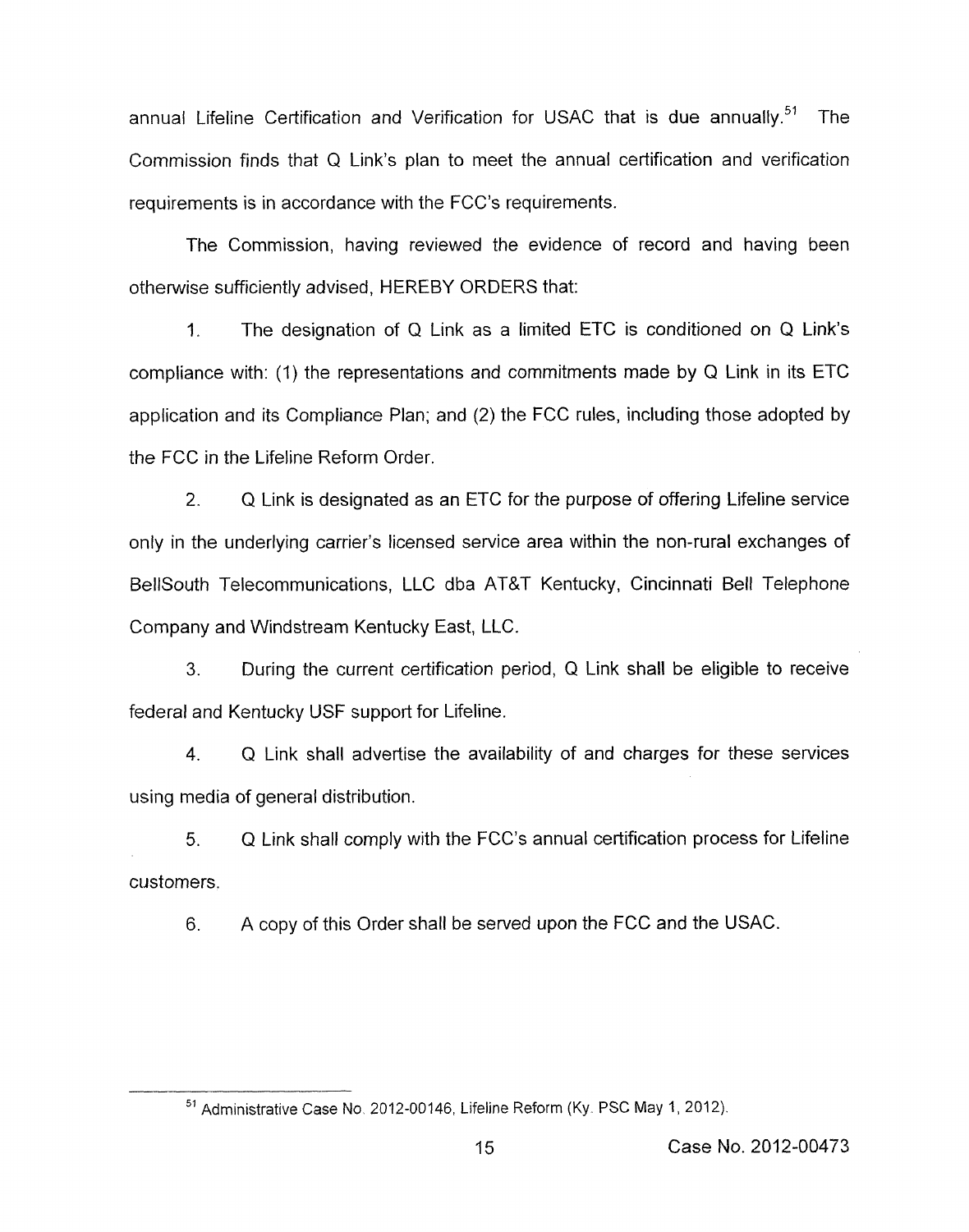By the Commission



ATTEST: *n*  Executive Director

Case No. 2012-00473